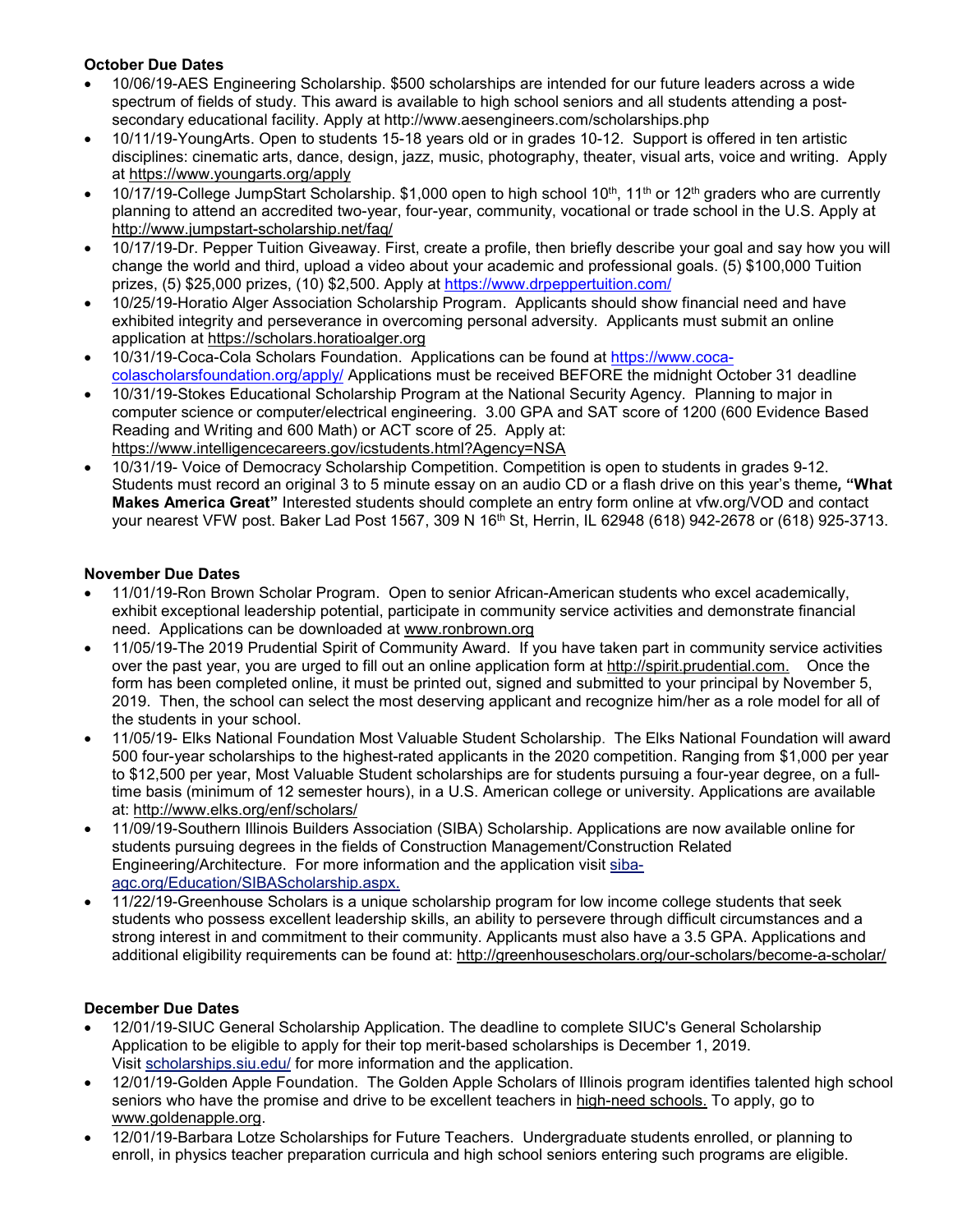Successful applicants receive a stipend of up to \$2,000 and a complimentary AAPT Student Membership for one year. The scholarship may be granted to an individual for each of four years. Apply at http://www.aapt.org/programs/grants/lotze.cfm

- 12/02/19-2020 National Space Club and Foundation \$10,000 Scholarship. Provided to a high school senior, undergraduate or graduate student with definite plans to pursue a career in the Science, Technology, Engineering or Mathematics (STEM) fields. Completed application and video must be uploaded to the National Space Club and Foundation website by December 2, 2019. Apply at https://www.spaceclub.org/scholarship/
- 12/05/19-Stop Hunger Scholarship. The Sodexo Foundation seeks applicants for the STOP Hunger Scholarships to recognize students in the fight against hunger in America. Each national STOP Hunger Scholarship recipient receives a \$5,000 scholarship and a matching \$5,000 donation to their hunger relief charity. Added consideration is given to those students working to combat childhood hunger. Applications are available to students from kindergarten through graduate school. For more information and to apply, visit http://www.sodexofoundation.org/hunger\_us/scholarships/scholarships.asp
- 12/15/19-AXA Achievement Scholarship Program. Applications are available at www.axa-achievement.com. Provides resources that help make college possible. Applicants should have ambition and drive, determination to set and reach goals, respect for self, family and community and the ability to succeed in college. The 2020 program will be accepting applications from September 1, 2019 until 10,000 applications are submitted or December 15, 2019, whichever comes first. Your application MUST be one of the first 10,000 submitted electronically by the deadline date. *Apply early!*
- 12/15/19-North American Van Lines Logistics Scholarship. North American Van Lines, one of the leading moving companies in the United States, is committed to supporting the community as well as the growth and development of the moving services and logistics industries. We believe education is the best way to ensure our industry has qualified professionals for years to come. Because of this belief, we are proud to announce our first annual Logistics Scholarship contest. Five lucky qualified entrants will each win a \$1,000 scholarship towards their degree in logistics or supply chain management at the college or university of their choice. Apply at www.northamerican.com/scholarship
- 12/15/19-Burger King Foundation. The application period is from October 15, 2019, through December 15, 2019. However, application submissions will be capped at 50,000. If the cap is reached prior to the deadline, the application will no longer be available. After submission and the deadline date, students will continue to have access to their portal to view their submission, receive status updates and update profile information, but no changes or additions can be made to the application. Apply at https://www.scholarsapply.org/burgerkingscholars/about.php
- 12/30/19-The Andrew Flusche Scholarship Contest. \$500 contest requires students to raise awareness about different legal issues. Applicants must create a public service advertisement video (PSA) no longer than 3 minutes about avoiding distracted driving. More information can be obtained at www.andrewflusche.com/scholarship/ Two \$500 winners will be selected each semester.
- 12/30/19-Odenza Marketing Group Volunteer Scholarship. To be eligible for this \$500 scholarship, a student must have GPA of 2.5 or higher in his/her last academic year, and a student must have contributed at least 50 hours of volunteer (non-paid) service within his/her community over the last 12 months. Applications can be found at: https://odenzamarketinggroupvolunteeraward.com/
- 12/31/19-SBO Essay Music Contest 2020. Five \$1,000 scholarships will be awarded to students in grades 4-12. Applicants should visit www.sbomagazine.com web site and click on Essay Contest.
- 12/31/19-George S. and Stella M. Knight Essay Contest. This contest is open to all high school students. The contest is for an original researched and proven topic which deals with: an event, person, philosophy or ideal associated with the American Revolution, the Declaration of Independence, or the framing of the United States Constitution. Contest rules can be found at www.sar.org. Select the tab, "Education" and then "Youth Contests and Awards" and then "George S. and Stella M. Knights Essay".
- 12/31/19-Sons of the American Revolution Logo Contest. The National Society of the Sons of the American Revolution is seeking to create a new logo. The winning logo submitted will receive a prize of \$5,000.00. The two runner ups will receive \$1,000.00 each. Application and additional details are available at www.sar.org
- 12/31/19-Gen and Kelly Tanabe Scholarship Program. Open to 9th-12th grade high school students, college students or graduate school students. The Gen and Kelly Tanabe \$1,000 Scholarship is a merit-based program that helps students fulfill their dreams of a higher education. The scholarship is named for Gen and Kelly Tanabe, best-selling authors on education, whose generous donations fund this program. Apply at: http://www.gkscholarship.com/
- 12/31/19-SouthEastern Illinois Electric Cooperative Memorial Scholarship Program. Four \$1,500 scholarships will be awarded to students who are the sons or daughters of an Illinois electric cooperative member who is currently receiving services from the cooperative at the time the scholarship application is submitted. Applicants must be high school seniors. A fifth \$1,500 scholarship will be awarded to a student who is the son or daughter of an Illinois Electric Cooperative employee. The sixth and seventh \$1,500 scholarships will be awarded to students enrolling full-time at a two-year Illinois community college who are the sons or daughters of Illinois electric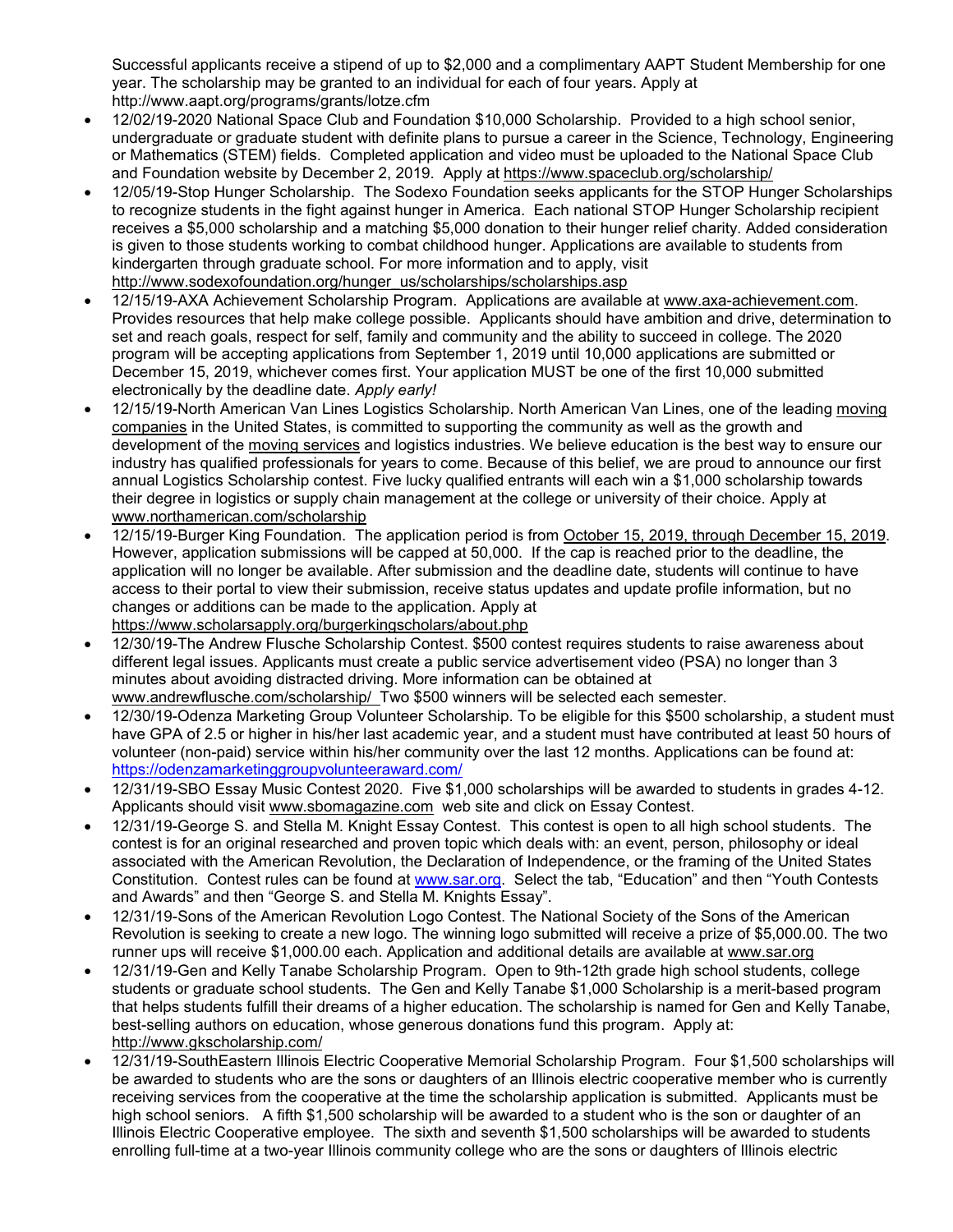cooperative members, employees, or directors. Scholarships will be awarded based on GPA, college entrance test scores, work and volunteer experience, participation in school and community activities, biographical statement and knowledge of electric cooperatives as demonstrated by a short essay. All applications must be submitted electronically at www.seiec.com. Click on "Member Services" at the top of the page and then select "Scholarship Information".

- 12/31/19-NRA Civil Defense Fund Youth Essay Contest. The NRA Civil Rights Defense Fund (NRACRDF) is once again sponsoring an essay contest celebrating the Second Amendment as an integral part of the Constitution and the Bill of Rights. Essays will be judged in two categories: Senior (grades 10-12) and Junior (grades 9 and below). First place \$1,000, second prizes \$600, third prizes \$200 and fourth place \$100. An application can be downloaded at: https://www.unigo.com/scholarships/all/nra-civil-rights-defense-fund-youthessay-contest/4581
- 12/31/19-Thomas H. Moore IEC Memorial Scholarship. Scholarships are awarded based on grade point average, college entrance test scores, work and volunteer experience, participation in school and community activities, biographical statement and knowledge of electric cooperatives, as demonstrated by a short essay. For full eligibility requirements, please see the "Thomas H. Moore IEC Memorial Scholarship Program Official Rules" at https://aiec.coop/iec-memorial-scholarship-official-rules/. Deadline for submission and completion of applications is December 31, 2019.

# **January Due Dates**

- 01/15/20-Washington Crossing Foundation Scholarship. The Board of Trustees is pleased to announce the annual National Washington Crossing Foundation Scholarship Awards for students completing twelfth grade (or final high school year) who are planning careers in government service. More information can be found at www.gwcf.org
- 01/15/20-America's Farmers Grow Scholarships. \$1,500 scholarship for students pursuing an ag-related field of study. Apply at FFA.org/scholarships
- 01/17/20-John F. Kennedy Profile in Courage Essay Contest. Open to students in grades 9-12. Students are asked to write an original and creative essay of less than 1,000 words that demonstrates an understanding of political courage as described by John F. Kennedy in *Profiles in Courage.* Applications should be submitted online at: www.jfklibrary.org
- 01/23/19-Grow Ag Leaders National FFA Scholarship Program. Applicants can earn a \$1,500 scholarship. Apply at https://www.ffa.org/participate/scholarships
- 01/31/20-ABPA Harrington-Arthur Memorial \$1,500 Scholarship Essay Competition. Explain backflow prevention and why it is important in protecting potable water supplies. Discuss some of the hazards that could be a threat to our drinking water, and the types of backflow prevention to protect against them. Apply online at http://www.abpa.org/?page=Scholarship
- 01/31/20-Elks Legacy Award. Eligibility: Any child or grandchild (or step-child, step-grandchild, or legal ward) of a living Elk who joined the order on or before April 1, 2017, or a charter member of a Lodge that was instituted on or after April 1, 2017, is eligible to apply. The Elk must also be a paid-up member through March 31, 2020. Greatgrandchildren are not eligible. The applicant must be a high school senior. Apply online at: http://www.elks.org/enf/scholars/legacy.cfm
- 01/31//20-Courageous Persuaders Video Scholarship Competition. In Courageous Persuaders, high school students create a 30 second or less television commercials targeted at middle school students to warn them about the dangers of underage drinking or the dangers of texting while driving. High school students attending a United States High School can participate. It's easy to enter, just go to www.courageouspersuaders.com students can fill out entry forms on-line and upload their completed commercials. First place is a \$3,000 team cash award.
- 01/31/20-ABPA Harrington-Arthur Memorial \$1,500 Scholarship Essay Competition. Explain cross-connection control in relation to protecting the public's drinking water from a water purveyor's viewpoint. Discuss the water purveyor's role and responsibilities and ways to eliminate contamination risks in a city or town's water supply system. Apply online at http://www.abpa.org/?page=Scholarship

#### **February Due Dates**

- 02/01/2020-IAA Foundation Scholarship. Must be a high school graduation senior, member of Illinois Farm Bureau, and accepted for enrollment or be enrolled at an accredited college, university, community college or trade school majoring in agriculture, agribusiness or a closely related field. Apply at iaafoundation.org
- 02/07/20-Marion Memorial Health Foundation Scholarship. Two to four \$1,000 scholarships will be awarded to area graduating seniors who are planning a career in human health care. Completed applications should be returned to the guidance office by February 07, 2020.
- 02/14/20-Illinois PTA Scholarship. Applicants must have a GPA of 3.0 or higher on a 4.0 scale and preparing to enter an Education or Education-related degree program requiring certification from a state board of education.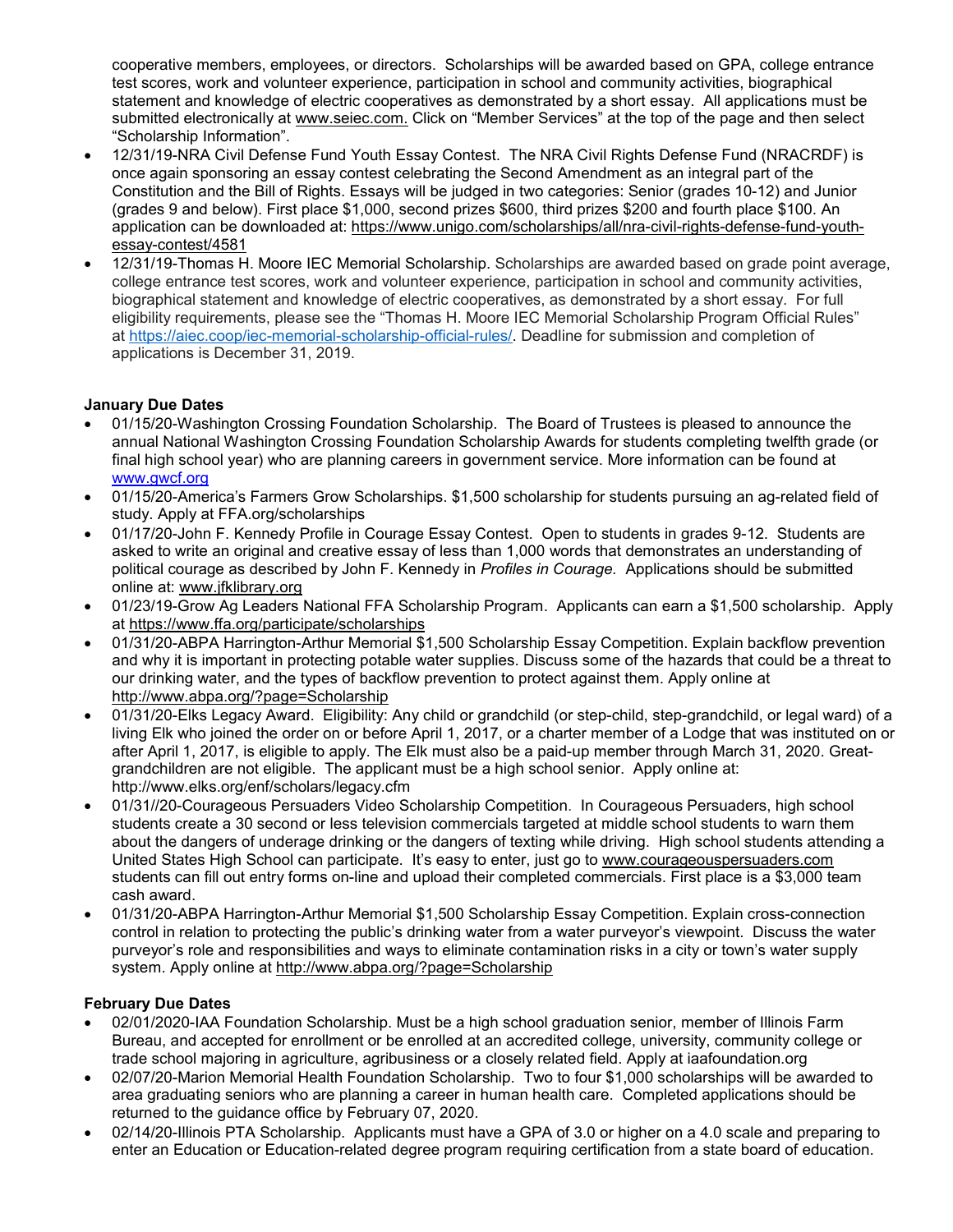Education related fields includes teachers, librarians, instructional media specialists, school nurses, school psychologists or social workers. Apply at https://illinoispta.org/scholarship/

- 02/15/20-World Class Mediacom Scholarship Program. \$1,000 non-renewable scholarships to senior high school students. Apply at www.mediacomworldclass.com
- 02/15/20-Flavorful Futures Scholarship. Must have a cumulative high school grade point average (GPA) of at least 2.5 on a 4-point scale. Apply at www.flavorfulfutures.com
- 02/15/20-Illinois Federation of Women's Clubs Scholarships. These \$1,000 scholarships will be awarded to male and female graduating seniors in the field of art, drama, music, education and vocational studies. Applications can be downloaded at jcindians/scholarships or at https://gfwcillinois.org/gfwc-il-scholarship-information/
- 02/15/20-Hispanic Scholarship Fund. Applicants must be a graduating senior, be of Hispanic heritage, be a U.S. citizen or legal permanent resident and have a minimum 3.00 cumulative GPA. Applications can be downloaded at www.hsf.net
- 02/18/20-The Christopher's' Thirtieth Annual Poster Contest for High School Students. Open to grades 9 to 12. Log on to www.christophers.org then click on "Youth" tab for more information. First prize is \$1,000.
- 02/20/20-The Gordon A. Rich Memorial Foundation. The Gordon A. Rich Memorial Foundation "GAR" has established the Gordon A. Rich Memorial Scholarship Program to support the higher education goals of exceptionally qualified high school students whose parents work in the financial services industry. Eligibility requirements are: (1) Be dependent children of full-time employees who are in good standing with the financial services companies for which they work (2) Must be currently enrolled high school seniors who plan to enroll in a full-time undergraduate course of study at an accredited four-year college or university (3) Must have a minimum cumulative grade point average of 3.5 on a 4.0 scale (4) Must demonstrate financial need. For the application & more information on our Foundation please visit our website http://www.gordonrich.org/html/req.html
- 02/21/20-CBAI Annual Scholarship Program. The CBAI Foundation for Community Banking offers monetary awards for top high-school seniors statewide each year. The scholarship awards available this year by the Foundation total \$21,000. These scholarship awards help deserving students highlight the importance of community banking to the local economy. You could win up to \$4,000 for higher education, and your school is eligible to win \$500! Essays must be sponsored by a participating CBAI member bank. For information about a local member bank, email tjohnson@legencebank.com. For more information, visit: http://www.cbai.com/#/Foundation/AnnualEssayScholarshipProgram/. Click on "Foundation" at the top of the page.
- 02/21/20-Illinois Chemical Education Foundation. To honor and recognize high school seniors who have exemplified outstanding achievement in academics, extracurricular/employment activities and community involvement. Apply at www.cicil.net
- 02/28/20-Farm Credit Illinois Agriculture Scholarships. Each year, scholarships are awarded to college-bound high school seniors who are pursuing agriculture-related curriculum and careers. In 2020, Farm Credit Illinois will present \$2,000 Agriculture Scholarships to 30 high school seniors. Applicants must reside in one of the 60 central or southern Illinois counties served by Farm Credit Illinois. Apply at www.farmcreditIL.com/scholarship. Click on the "Community Engagement" at the bottom of the page and then "Agriculture Scholarships."
- 02/28/20-Alzheimer's Foundation of America (AFA) 2020 Teen Scholarship Essay Contest. Each year, AFA holds a Teens for Alzheimer's Awareness Scholarship Essay Contest which asks high school seniors to describe how Alzheimer's disease changed or impacted their lives. Whether they've had a loved one with the disease, volunteered or worked as a caretaker or are just passionate about the cause, the next generation of leaders in the fight against Alzheimer's have a story to tell. Apply https://alzfdn.org/young-leaders-of-afa/scholarshipcontest/
- 02/28/20-The Everett and Otilia Lynch Scholarship. The Scholarship Fund is providing a \$2000.00 scholarship to a graduating high school senior or to an applicant who is presently attending or planning to attend college, nursing school, or seminary. \$1000.00 will be presented when the selected applicant is enrolled and attending classes as a full-time student. The additional \$1000.00 will be presented at the beginning of the second semester if the student remains in good standing. The application is available on the high school's scholarship web page.
- 2/28/20-The Kay and Walter Pape Scholarship. The Scholarship Fund is providing a \$1,000.00 scholarship to a graduating high school senior or to an applicant who is presently attending or planning to attend college or trade school, or is enrolled in building construction classes, or has shown interest in the field of education though volunteer work in early childhood or in the field of education. Students with a high school record of membership in F.F.A. will receive strong consideration as would students involved in working with children. \$500.00 will be presented when the selected applicant is enrolled and attending classes as a full-time student. The additional \$500.00 will be presented at the beginning of the second semester if the student remains in good standing. The application is available on the high school's scholarship web page.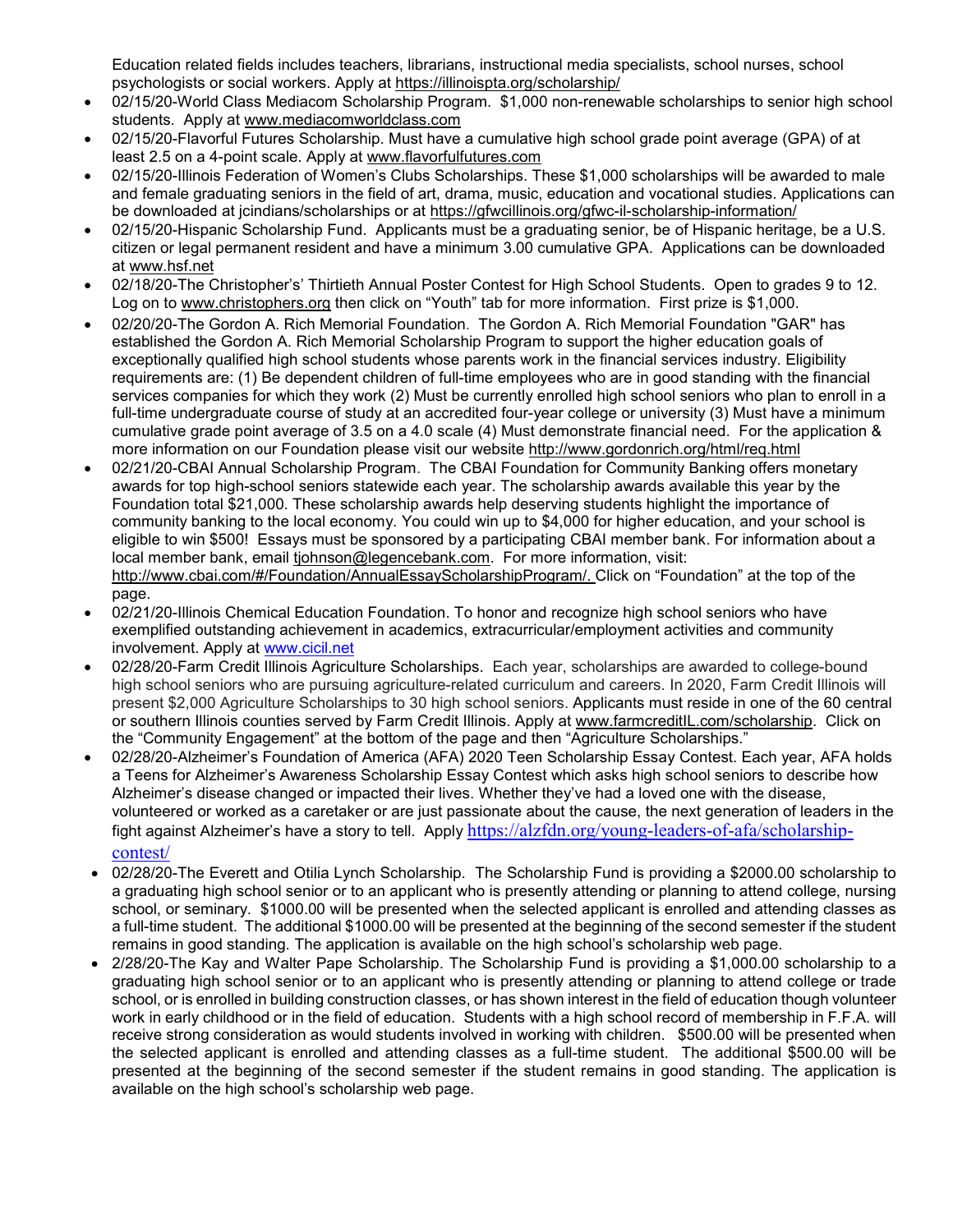### **March Due Dates**

- 03/01/20-Max Stucker Memorial Scholarship. Williamson County Crimestoppers Scholarship is a \$500.00 a semester scholarship available to a student who has resided in Williamson County for at least one year, who is attending, or will be attending a two-year or four-year accredited college or university in the State of Illinois, or is enrolled or enrolling in a law enforcement or criminal justice program. The scholarship is renewable for the second year as long as the recipient has complied with the terms of the scholarship. Applications are available at jcindians.org/scholarships.
- 03/01/20-The Illinois Odd Fellow-Rebekah Scholarship. Applicants need not be affiliated with the Independent order of Odd Fellows, but must be a resident of Illinois and a citizen of the United States. The application may be found at http://www.ioof-il.org Go to the forms area across the top of the site and click on forms and then the scholarship application.
- 03/01/20-Illinois AMVETS Service Foundation Scholarship. One-year scholarship for \$1,000 a year. Applicant must be an Illinois High School Senior and have taken the ACT or SAT. Applications can be downloaded at www.ilamvets.org Click on the "What we do" tab and then select Programs and then Scholarships.
- 03/01/20-Illinois AMVETS Ladies Auxiliary Memorial Scholarship. One-year scholarship (the amount varies yearly). Applicant must be an Illinois High School Senior and a child or grandchild of a Veteran of the United States of America who served after September 15, 1940 and was honorably discharged or who is presently serving in the military and have taken the ACT or SAT. Applications can be downloaded at www.ilamvets.org Click on the "What we do" tab and then select Scholarships.
- 03/01/20-Illinois AMVETS Ladies Auxiliary Worchid Scholarship. One-year scholarship (the amount varies yearly). Applicant must be an Illinois High School Senior and be a child of a deceased father or mother who was a Veteran of the United States of America who served after September 15, 1940 and was honorably discharged. They need not be killed in action or died as a result of a service-connected disability. Applicant must also have taken the ACT or SAT. Applications can be downloaded at www.ilamvets.org Click on the "What we do" tab and then select Scholarships.
- 03/01/20-Williamson County Amvet Post #31 Scholarship. High school graduating senior with a GPA of 2.5 or higher. Each scholarship is a \$500 given to a veteran or child/grandchild of a veteran. Applications available at jcindians.org/scholarships.
- 03/02/20-Peoples National Bank. The Peoples National Bank has established a \$500 Scholarship which will assist high school graduates in continuing their education. Student/Applicant or one or both parents/guardians of applicant must be a customer of Peoples National Bank and have a "B" average or better. Applications are available at jcindians.org/scholarships and must mailed to the Peoples National Bank in Mt Vernon by March 2, 2020.
- 03/02/20-James R. Hoffa Memorial Fund. For the sons, daughters and financial dependents of Teamster members (including the BMWED, BLET, GCC and TCRC). Academic scholarships ranging from \$1,000 to \$10,000 for high school seniors planning to attend a four-year college or university and Training/Vocational program awards of up to \$2,000 for use at community colleges and trade schools. Apply at http://www.jrhmsf.org/
- 03/04/20-Richard and Su Norris Scholarship. Applicants must not have received any other scholarship, have a "B" average minimum on their GPA, must possess high morals and must be attending John A. Logan College. Informational flyer on applying can be obtained on the high school's website. Return letter to guidance office by March 4, 2020.
- 03/04/20-Johnston City Education Association Scholarship. The JCEA will award two to three scholarships to graduating 2020 seniors. Applications are available at jcindians.org/scholarships. Completed applications should be returned to the guidance office by March 4, 2020.
- 03/04/20-Johnston City Lions Club Scholarship. A onetime \$500 cash scholarship will be awarded to one Johnston City High School graduating senior. Fund must be applied toward the cost of tuition at a college, university, technical or vocational school of the student's choice. Applications are available at jcindians.org/scholarships. Completed applications should be returned to the guidance office by March 4, 2020.
- 03/04/20-Hessie, Mary, Alice and Ruth Grant Memorial Scholarship. This scholarship will be awarded to a graduating female senior student with an interest in the field of English/Communications, History or Geography/Social Sciences. Applications are available at jcindians.org/scholarships. Applicants must have a 3.0/4.0 GPA or an ACT score of 21 or above or a SAT total score of 1060 or above. Completed applications should be returned to the guidance office by March 4, 2020.
- 03/04/20-Manna Mission. A one-time \$500 scholarship will be awarded to a Johnston City High School graduating senior. Monies will be applied toward the cost of tuition at the college, university, technical or vocational school of the student's choice. This scholarship will be paid to the college upon receipt of a copy of the student's class schedule. Application with one teacher/school recommendation and one church/community recommendation letter must be submitted to JC Manna Mission, Scholarship Committee, P.O. Box 424, Johnston City, IL 62951 by March 4, 2020. Applications are available at jcindians.org/scholarships
- 03/04/20-Class of 1971. The Class of 1971 will be awarding a one-time \$1,000 scholarship to a Johnston City High School graduating senior student based on financial need. The application is available at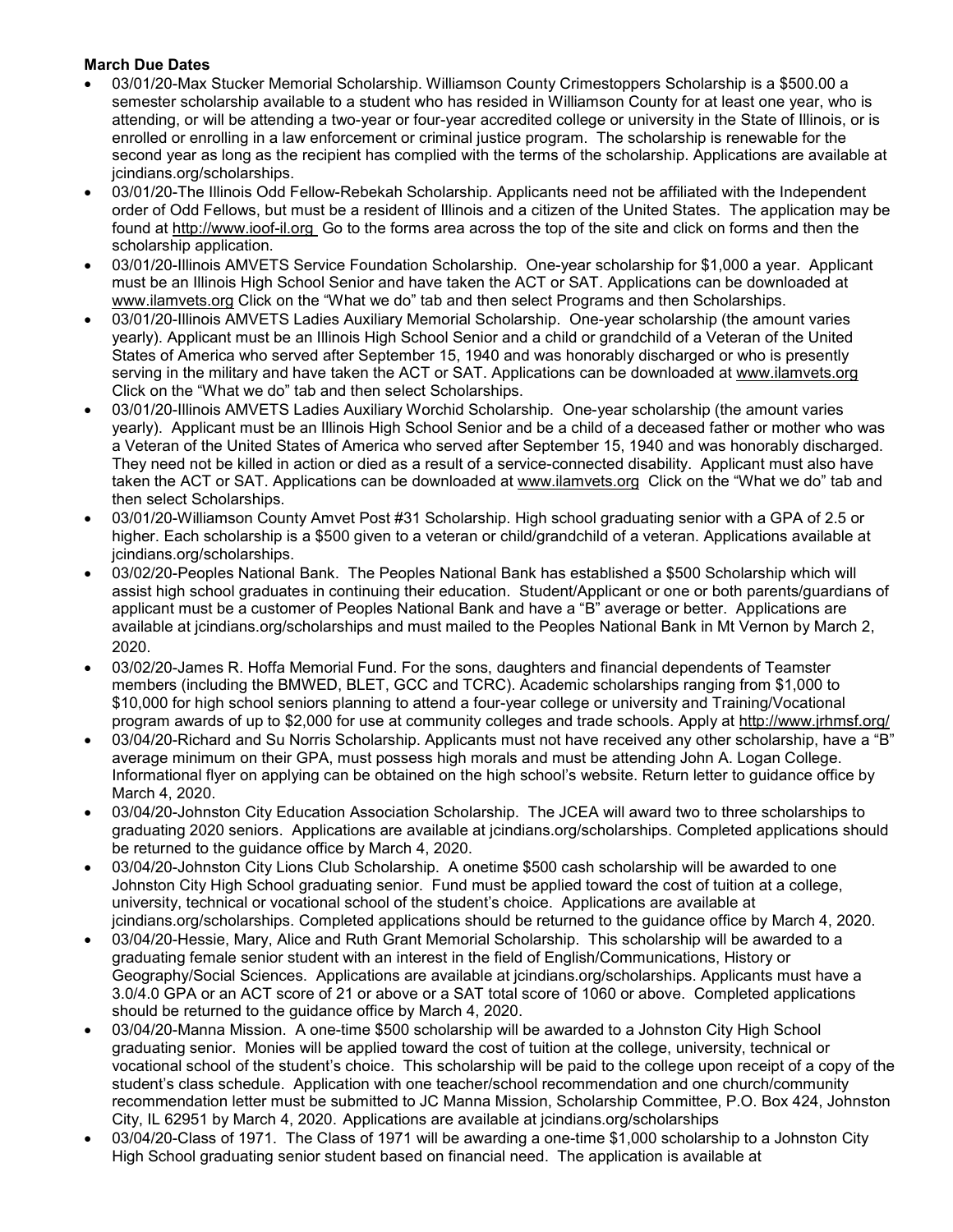jcindians.org/scholarships. Completed applications should be returned to the guidance office by March 4, 2020.

- 03/04/20-Doug Smith Insurance Agency scholarship will be awarded to two Johnston City High School graduating seniors who plan on pursuing a post-secondary degree in a business related field. Students majoring in science related fields are also eligible to apply. GPA and financial need will be taken into consideration in awarding scholarships. Two \$250 scholarships will be awarded and will be applied to the college/university bursar account of the scholarship recipients. Scholarship application is available at jcindians.org/scholarships and must be completed and turned into the guidance office by March 4, 2020.
- 03/04/20-Auxiliary of Heartland Regional Medical Center Scholarship. This is a \$2,000 scholarship to be awarded to a graduating senior pursuing a health related career or profession. Applications are available at jcindians.org/scholarships. Completed applications must be returned to the guidance office by March 04, 2020.
- 03/04/20-JC Foundation-The Johnston City Foundation has been established to provide scholarships to Johnston City High School seniors to attend post-secondary institutions at community colleges, technical schools, or public or private four-year institutions. The Foundation wishes to award these scholarships for service to the community, school, and financial assistance along with academic requirements. The Foundation scholarships include: Mikel Crabtree Family, Martin Electric, Buccaneers Club, J.C. Unit #1, J.C. Unit #1 Mike Dean Memorial and the J.C. Booster Club. A typed essay and letter of recommendation must be submitted with the application to the JC Unit #1 Office at 200 E. 12<sup>th</sup> St., Johnston City, IL 62951 by March 4, 2020. Applications can be found at jcindians.org/scholarships
- 03/13/20-Illinois Elks Children's Care Program Scholarship. The Illinois Elks Children's Care Program offers scholarships for Physical and Occupational Therapy majors, as well as Physical & Occupational Therapy Assistants. Applications are available online at illinoiselksccc.org/forms.html. The deadline is **March 13, 2020**. Applications must be submitted to the Herrin Elks Lodge #1146, 221 E. Monroe St., Herrin, IL 62948.
- 03/15/20-Illinois Sheriffs Association Scholarship. Scholarship information and applications are available each year around February 1st. The applications can be obtained through the county Sheriffs' office or the ISA website at http://www.ilsheriff.org, Click on the "Youth Outreach" tab. You must submit your completed application to the sheriff's office of the county in which you reside by the due date.
- 03/15/20-Student Journalist Investigative Reporting Award. This award recognizes a high school student (or a team of students who worked on the same entry) who, through the study and practice of journalism, has made a significant difference in his/her own life, the lives of others, the school he/she attends and/or the community in which he/she resides. One winner will receive a cash prize of \$1,000. Honorable mentions may be given. For more information, please visit: http://jea.org/home/awards-honors/student-journalism-impact-award/
- 03/15/20-2020 SAE Engineering Scholarships. Applicant must intend to enroll in an engineering program accredited by ABET (http://www.abet.org) or a related science (Examples of related science include: math, chemistry, physics, biology, technologies, computer science). Applications can be downloaded at https://www.sae.org/participate/scholarships/freshman/
- 03/23/20- The Dean Ritter Trust for the Deaf and Hard of Hearing Scholarship The tuition scholarship for seniors who are hearing impaired and intending on enrolling in an accredited university or technical school. For more information and the application, visit www.deanritter.org/2020-scholarship/. Completed applications must be submitted online or postmarked by March 23, 2020**.**
- 03/27/20-Legence Bank Academic Scholarship. Legence Bank awards to help students in their community to pursue their educational dreams. Recipients planning to major in business or finance is preferred, but not required. They will award 5 scholarships to local area high school students. The value will be \$500.00 each. Application is available at jcindians.org/scholarships
- 03/27/20-Legence Bank FFA Scholarship. Legence Bank and American Farm Mortgage will be awarding 5 scholarships to high school FFA senior in Southern Illinois. The value of this scholarship is \$500.00 Applications are available at jcindians.org/scholarships
- 03/31/20-2020 SIU Credit Union Scholarship Application. Five \$1,000 scholarships will be awarded. Applications can be downloaded at https://www.siucu.org/about/scholarship and returned to any of their branch locations or mailed to SIU Credit Union, Attn: Scholarship Committee, P.O. Box 2888, Carbondale, IL 62902. Applications are also available at jcindians.org/scholarships
- 03/31/20-VFW Young American Creative Patriotic Art Contest. Open to students in grades 9-12. Entries will be judged on the originality of concept, presentation and patriotism; content of how it relates to patriotism and clarity of ideas; design technique; total impact to work. Baker Lad Post 1567, 309 N 16<sup>th</sup> St, Herrin, IL 62948 (618) 942-2678 or (618) 925-3713.
- 03/31/20-Norredden Gene Cowen Scholarship. Must have a GPA of 3.3 or lower and live in a community of under 10,000 people. Applicant must plan on attending or enrolling in a trade or vocational program, GED program or apprenticeship program. Must receive a referral from an Illinois Master Mason. Applications are available at jcindians.org/scholarships or at imcap.org
- 03/31/20-Beyond the Cure Ambassador Scholarship. Beyond the Cure Ambassador Scholarship Program awards college scholarships are awarded to childhood cancer survivors who have demonstrated the ability to overcome the difficult challenges of cancer with determination and motivation. Apply at https://www.thenccs.org/scholarship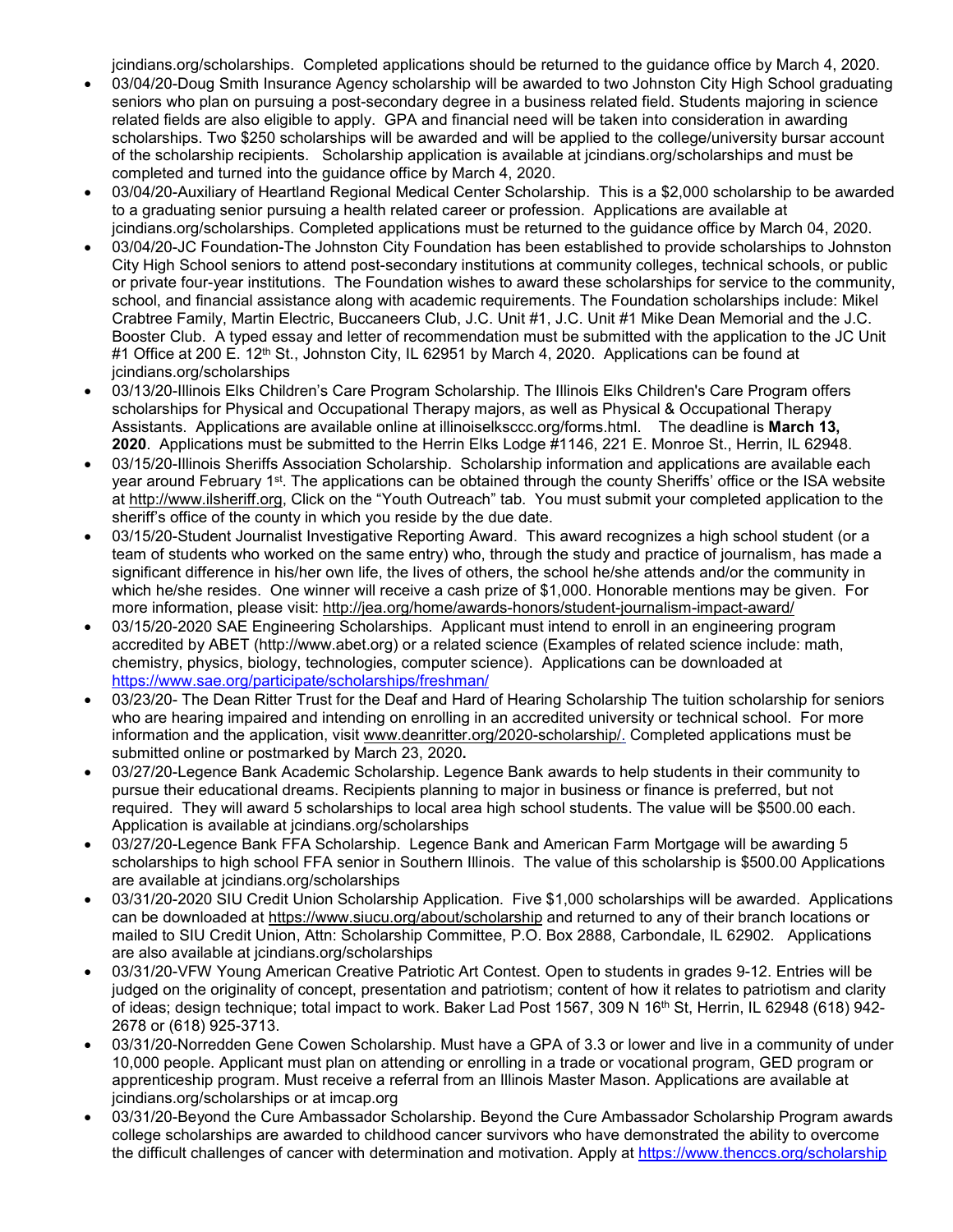03/31/20-Connell F. Smith Homer Brown Scholarship. Awarded to college students whose parents, grandparents, spouse, or who themselves are a member in good standing with Laborers' Local 773. Scholarship is renewable for four years. Application is available at jcindians.org/scholarships.

## **April Due Dates**

- 04/01/20-American Fire Sprinkler Association Scholarship. Ten (10), \$2,000 scholarships will be awarded. Entries accepted 09/01/2018 thru 04/01/2019. Apply at: http://www.afsascholarship.org/hsinformation.html
- 04/01/20-Engineering of the Future Scholarship. SouthEastern Illinois Electric Cooperative awards \$2,000 to two students enrolled in a 4-year program of electrical engineering or electrical engineering technology. All applications must be submitted electronically at www.seiec.com. Click on "Member Services" at the top of the page and then select "Scholarship Information".
- 04/06/20-Crosswalk Scholarship-The Crosswalk Community Action Agency is awarding scholarship to students that meet household income guidelines. Applications are available at jcindians.org/scholarships.
- 04/15/20-We the Students Essay Contest. (1) \$7,500, (5), \$1,500 and (8) \$500 scholarships will be given out. This year's essay topic is: What does civil discourse mean to you? Go to https://billofrightsinstitute.org/engage/
- 04/15/20-The American Legion Legacy Scholarship. The American Legion's Legacy Scholarship Fund provides college scholarship money to children of post-9/11 veterans who died on active duty, or have a combined VA disability rating of 50 percent or greater. Apply at https://www.legion.org/scholarships/legacy. Click on the "Program" tab and then select "Scholarships".
- 04/15/20-Annual Signet Classic Scholarship Essay Contest. Open to high school juniors and seniors. This year's \$1,000 essay competition is based on the book, *"Wuthering Heights."* You must write an essay on one of five selected topics listed on the web site to be considered for this award. Additional information at http://www.penguin.com/services-academic/essayhome/
- 04/30/20-Ayn Rand's "Anthem" Essay Contest for 11<sup>th</sup> and 12<sup>th</sup> graders. Students should read the novel and write an original essay on one of several given topics. First place is \$2,000 cash award. See www.aynrand.org/contests for more details.
- 04/30/20-Ayn Rand's "Anthem" Essay Contest for  $9<sup>th</sup>$  and  $10<sup>th</sup>$  graders. Students should read the novel and write an original essay on one of several given topics. First place is \$2,000 cash award. See www.aynrand.org/contests for more details.
- 04/30/20-Kids' Chance, Inc Scholarship. Applicant must have a parent who has been killed or seriously injured as a result of a work related accident that meets the criteria of the Illinois Workers' Compensation Act and that has resulted in demonstrated financial need. Apply at: www.kidschanceofillinois.com/scholarships/
- 04/30/20-Thomas H. Moore Illinois Electric Cooperative Scholarship. The Illinois Electric Cooperative Memorial Scholarship Program awards twelves \$2,000 scholarships annually to deserving students in the "electric cooperative family" entering college to assist them with their education costs. Informational page can be found at jcindians.org/scholarships or at www.seiec.com
- 04/30/20-Southeastern Electric Cooperative: LaVern and Nola McEntire Lineworker's scholarship. This \$1,500 scholarship will help pay the costs to attend the lineworker's school conducted by the AIEC in conjunction with Lincoln Land Community College in Springfield, Illinois. This scholarship will be based on an essay, a biographical statement, references and a recommendation that will be submitted. Applications are available at www.seiec.com. Click on "Member Services" at the top of the page and then select "Scholarship Information".
- 04/30/20-CPR Essay Contest. We shall be awarding a \$3,000 scholarship to the author of the winning essay and one (1) complimentary pass each to the CPR Certification program of their choice, valued at \$275, to the second and third place winners. All three winning entries shall be posted on the National CPR Association's website. Apply at https://www.nationalcprassociation.com/scholarship/

# **May Due Dates**

- 05/22/20-B. Davis Scholarship. This \$1,000 Scholarship is available to all high school juniors and seniors as well as all students currently registered in any post-secondary institution. Write an essay, describing the three characteristics of leadership you value most. Discuss why you believe that these traits are so important and how you feel that they are developed in an individual. Submit essay by email at awards@studentawardsearch.com. More information is available at http://www.studentawardsearch.com/scholarships.htm
- 05/28/20-Ayn Rand's Novel, "The Fountainhead" Essay Contest. This scholarship is open to 11<sup>th</sup> and 12<sup>th</sup> graders. Students should read the novel and write an original essay on one of several given topics. First place is a \$10,000 cash award. See www.aynrand.org/contests for more details.
- 05/31/20-Illinois Society War of 1812 Charles Schweizer History Essay Contest. Contest is open to all high school students in grades 9-12. Essays must have a minimum of 800 words and not exceed 1,200 words. Additional rule page can be obtained at jcindians.org/scholarships